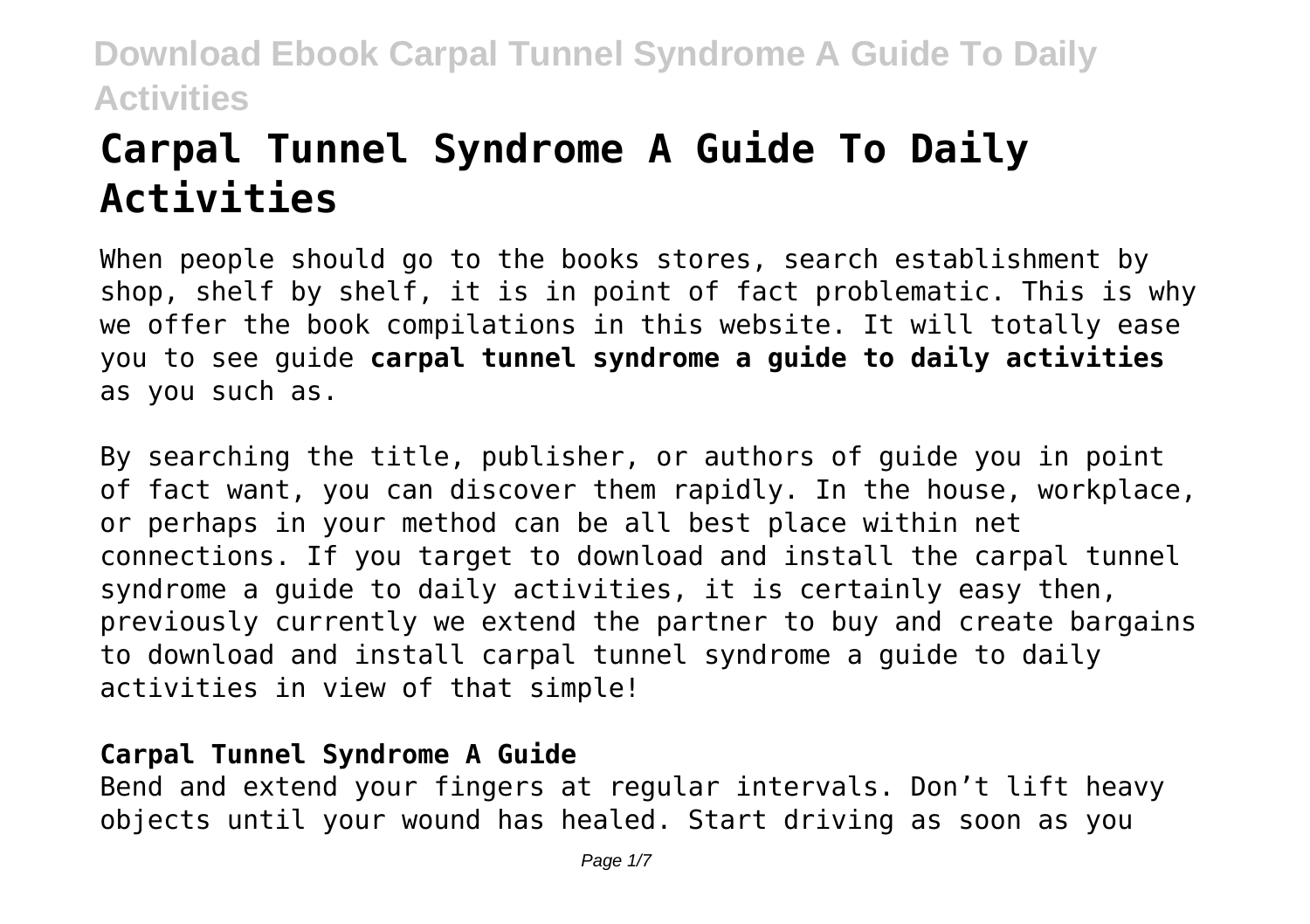feel confident enough to safely control the car. Go back to work within two or three days of the operation if you can work with one hand, or wait up to six weeks if ...

#### **Carpal Tunnel Syndrome - A Guide - Focus on Disability**

Carpal tunnel syndrome is a combination of numbness, tingling, pain and weakness in the hand caused by compression of the median nerve in the carpal tunnel. Symptoms tend to show up most in the thumb, index finger, middle finger and half of the ring finger because the median nerve provides sensation to those areas.

#### **Carpal Tunnel Syndrome Guide: Causes, Symptoms and ...**

What causes Carpal Tunnel Syndrome? Symptoms occur when the nerve becomes 'pinched' by pressure within the tunnel. The reason is usually unknown, but possible causes can include: swelling of the lining of the tendons, joint dislocation, fractures or arthritis. Fluid retention during pregnancy can also sometimes cause swelling in the tunnel.

### **Hand & Plastics Physiotherapy Department Carpal Tunnel ...**

This guidance addresses the management of carpal tunnel syndrome. It needs timely treatment to prevent avoidable, irreversible and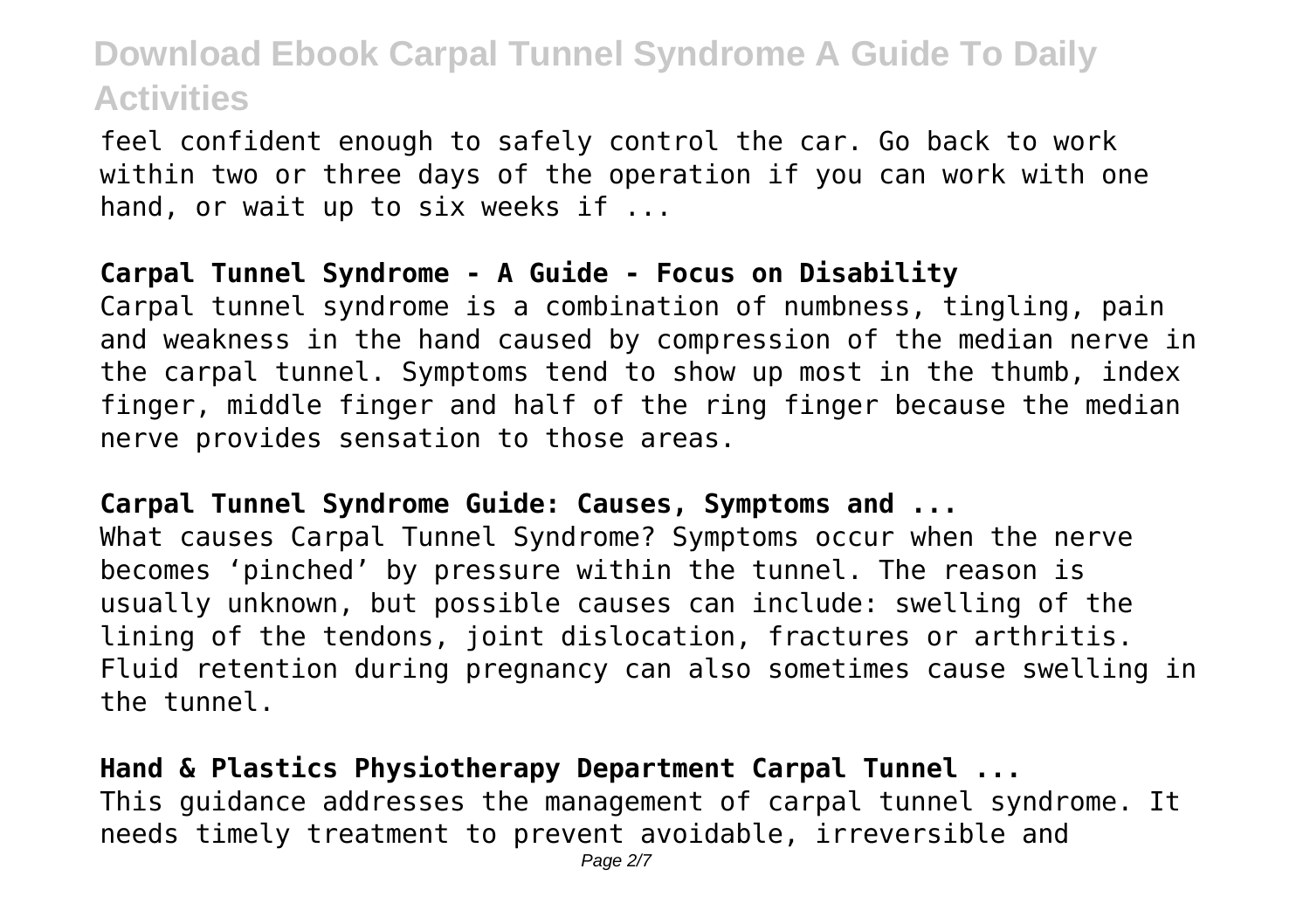disabling loss of feeling and power.

#### **Carpal-Tunnel-Syndrome-Guide-Final-.pdf**

A Guide to Carpal Tunnel Syndrome. May 15, 2020. Carpal tunnel syndrome is a common condition that results from a combination of factors that cause compression of the median nerve. While symptoms may be minor at first, they often become more severe over time and can progress to the point of potential impairment.

### **A Guide to Carpal Tunnel Syndrome - Advanced Orthopaedic ...** Carpal Tunnel Syndrome is a medical condition arising from compression of Median Nerve as it travels through the wrist. It is presented with Pain, Numbness, Tingling esp in thumb, index and middle fingers of hand. Pain may extend up the arm.

### **Carpal Tunnel Syndrome: A Complete Guide to Treatment**

A Patient's Guide to Carpal Tunnel Syndrome Compliments of: Introduction Carpal tunnel syndrome (CTS) is a common problem affecting the hand and wrist. Symptoms begin when the median nerve gets squeezed inside the carpal tunnel of the wrist, a medical condition known as nerve entrapment or compressive neuropathy. Any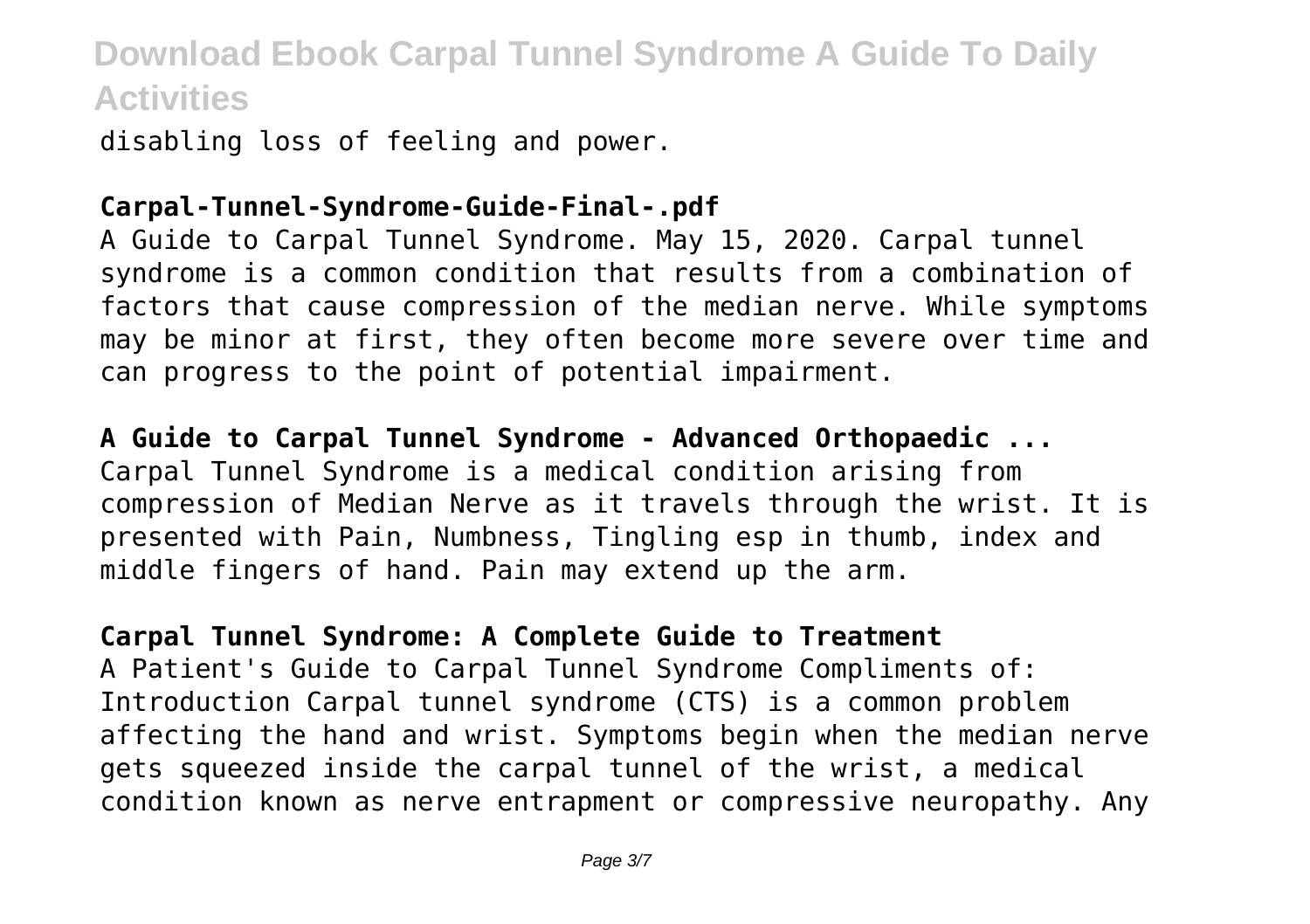### **A Patient s Guide to Carpal Tunnel Syndrome**

The recommendations on assessment of carpal tunnel syndrome are based on the American Academy of Orthopaedic Surgeon (AAOS) guideline The treatment of carpal tunnel syndrome , the Washington State Department guidelines Work-related carpal tunnel syndrome: Diagnosis and treatment guideline [Washington State Department of Labour and Industries, 2014], the Royal College of Surgeons of England Commissioning guide The treatment of painful tingling fingers and expert opinion in review articles ...

**Diagnosis | Diagnosis | Carpal tunnel syndrome | CKS | NICE** Carpal tunnel syndrome, also called median nerve compression, is a condition that causes numbness, tingling, or weakness in your hand. It happens because of pressure on your median nerve, which...

### **Carpal Tunnel Syndrome: Symptoms, Causes, Diagnosis ...**

Carpal tunnel syndrome (CTS) is a collection of symptoms and signs caused by compression of the median nerve in the carpal tunnel at the wrist. In most people the cause of CTS is not known. Factors that have been associated with an increased risk of CTS include activities with high hand/wrist repetition rate, obesity, hypothyroidism and diabetes mellitus.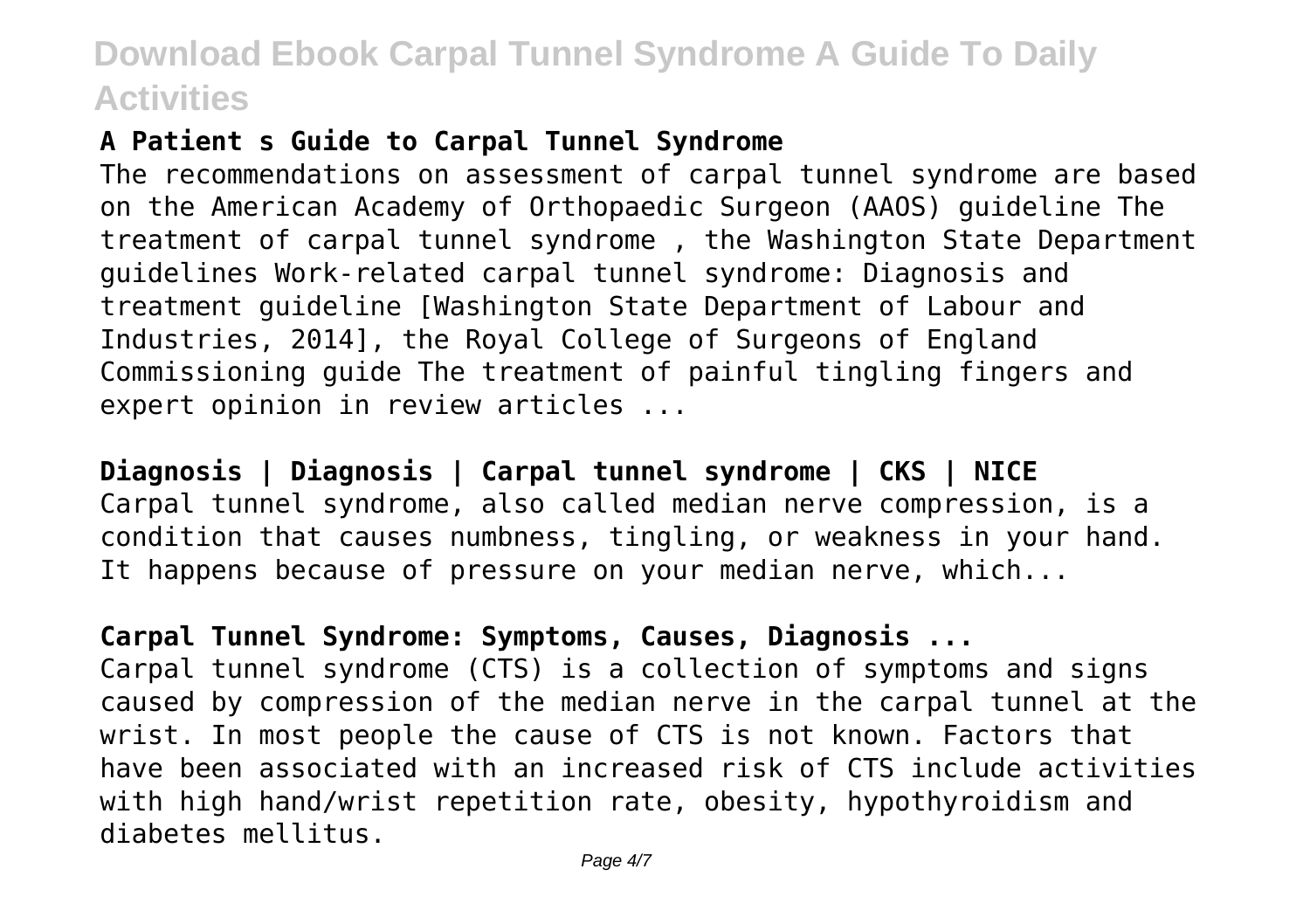### **Carpal tunnel syndrome | Topics A to Z | CKS | NICE**

Carpal tunnel syndrome occurs any time something happens to make the carpal tunnel smaller. Swelling is a frequent culprit, though some people will be more prone to developing the syndrome in the first place if they are genetically predisposed to have smaller carpal tunnels.

#### **Keyboards for Carpal Tunnel: Guide To Carpal Tunnel Syndrome**

Carpal tunnel syndrome is a relatively common condition that affects the nerves of the hand causing pain, numbness and a burning or tingling sensation in the hand and fingers. Symptoms can be intermittent, and range from mild to severe. ... \*European Hand Guide recommends splinting for 4-12 weeks.

#### **CARPAL TUNNEL SYNDROME PRIOR APPROVAL REQUIRED FOR ...**

Carpal Tunnel & Workers' Comp Claims: A Guide. You've felt the telltale pain and numbness in your wrists and fingers, causing you to give up certain activities or reach for the painkillers daily. You suspect you have carpal tunnel syndrome, and you believe your job is the cause of your condition.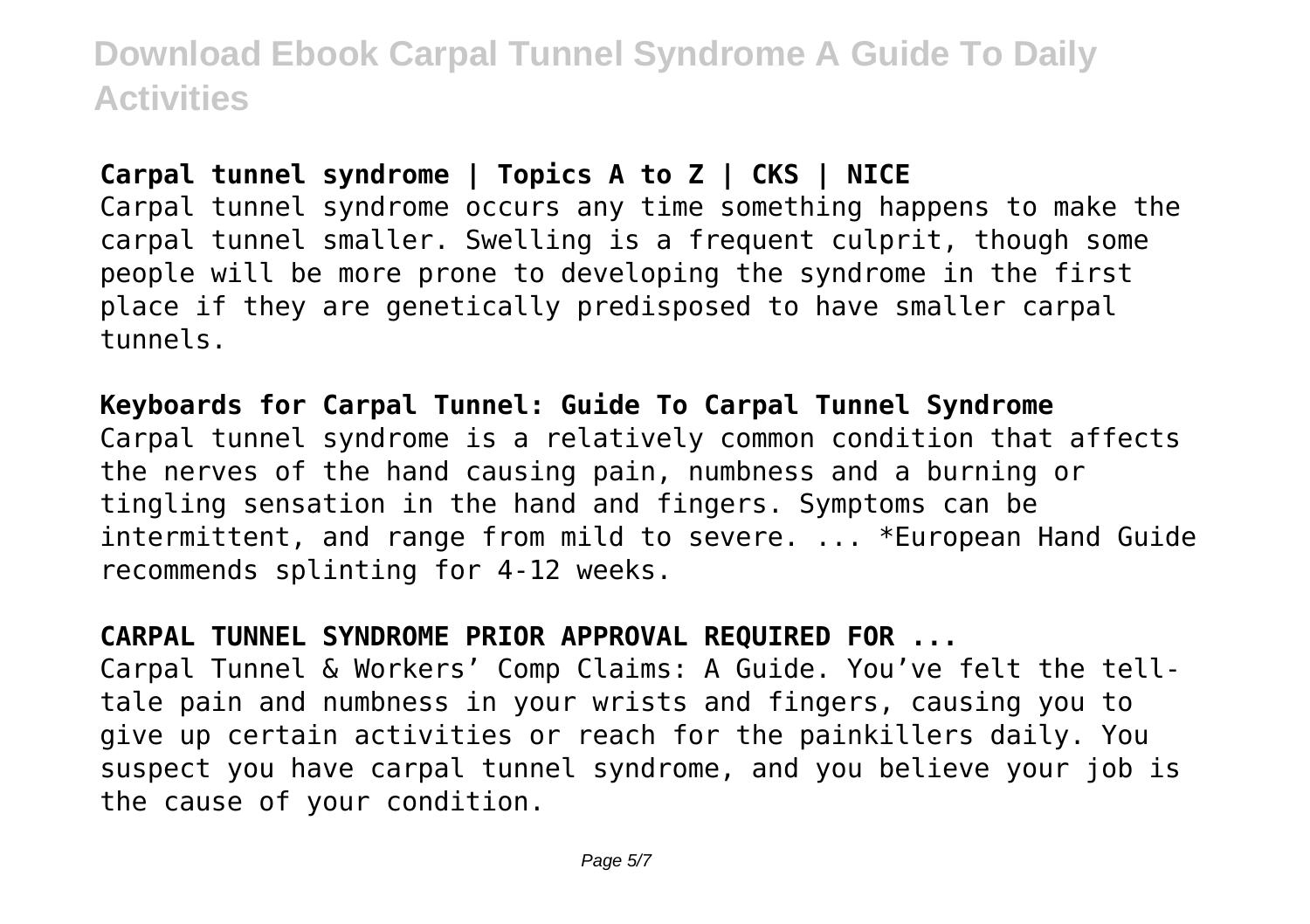**Carpal Tunnel & Workers' Comp Claims: A Guide - Lopez Law ...** Symptoms: Weakness. As carpal tunnel syndrome progresses, you may begin to notice weakness in the thumb and first two fingers, and it may be difficult to make a fist or grasp objects.

#### **A Visual Guide to Carpal Tunnel Syndrome - WebMD**

Carpal Tunnel Syndrome or CTS is a common presentation in Primary Care. This review of CTS on A4Medicine presents the clinician with pathophysiology with relevant anatomy displayed for easy reference. CTS is the commonest compression neuropathy of the upper limb.

#### **Carpal tunnel syndrome – A4medicine.co.uk**

Carpal tunnel syndrome is the compression of the median nerve as it passes into the hand. The median nerve is located on the palm side of your hand (also called the carpal tunnel). The median nerve...

#### **Carpal Tunnel: Causes, Symptoms, and Diagnosis**

Carpal tunnel syndrome (CTS) is a collection of symptoms and signs caused by compression of the median nerve in the carpal tunnel. Typical symptoms include numbness and tingling mainly in the thumb and radial fingers, aching and pain in the anterior wrist and forearm, and clumsiness in the hand.